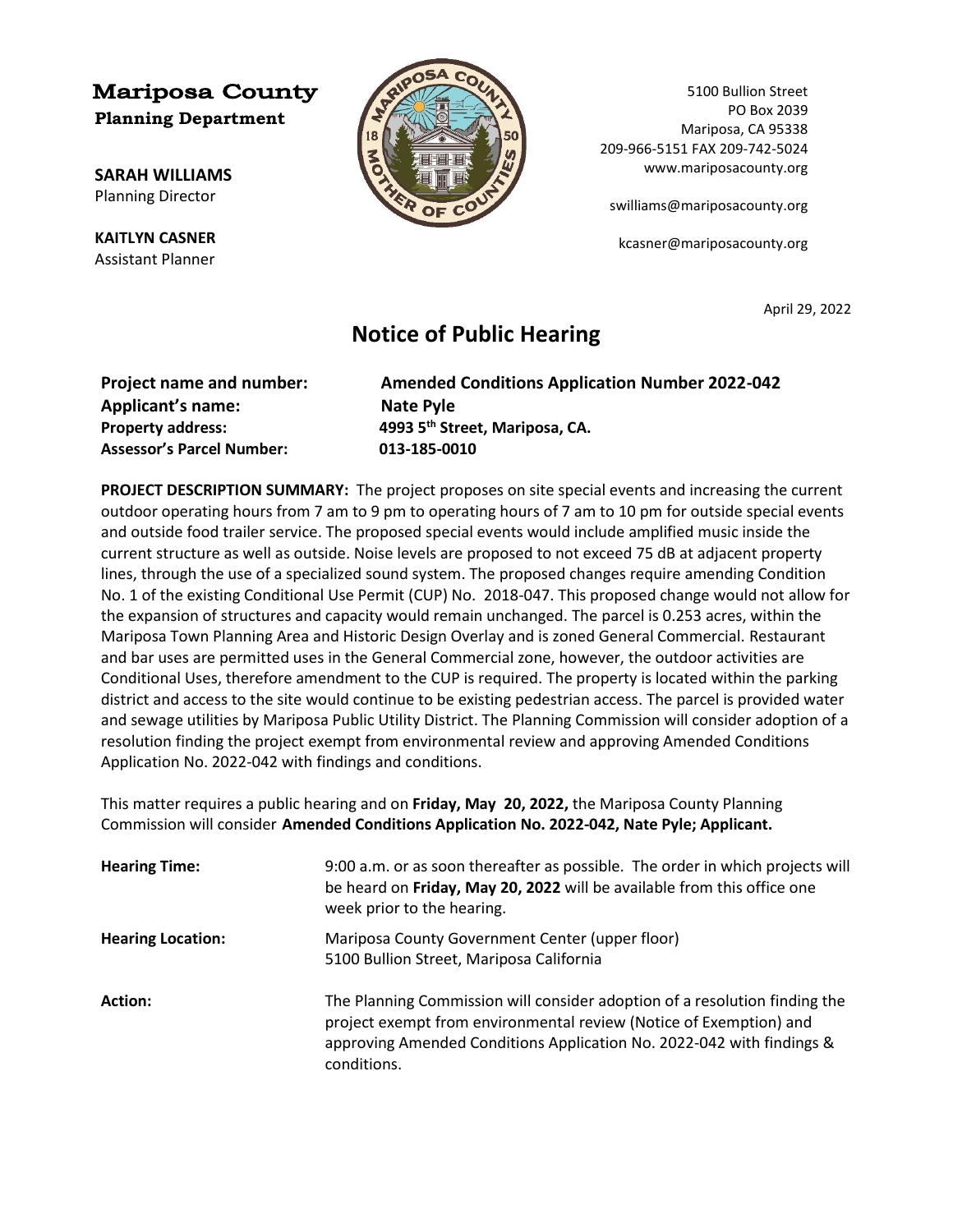Amended Conditions Application No. 2022-042; Notice of Public Hearing; Nate Pyle, Applicant. The Person of Planning Commission Meeting May 20, 2022

You are receiving this notice as required by State law and County code because (1) you own property within 300 feet of the subject property; (2) your property is on an easement providing access to the subject property, (3) you have previously asked us to inform you about projects associated with this property, or (4) you are an affected/reviewing state or local agency.

Written comments on the project itself may be submitted now, and at any time during the public review period up to, and including, the public portion of the public hearing time. Comments received prior to **May 13, 2022** will be included in the staff report. Comments received after that date will be copied and given to the Commission prior to the hearing. The staff report for the project will be available one week prior to the hearing.

All actions of the Planning Commission may be appealed to the Board of Supervisors in accordance with County regulations. Please be advised that any concerns or issues relating to the project must be raised during the public review process described in this notice, if those issues are to be used for the basis of an appeal or a future court challenge. If you appeal the action of the Planning Commission to the Board of Supervisors or challenge the action of the Planning Commission in court, you may be limited to raising only those issues you or someone else raised at the public hearing described in this notice, or in written correspondence delivered to the Planning Commission at, or prior to, the public hearing. Information regarding the Appeals process is available at Mariposa Planning, 209-966-5151.

For further information, contact Kaitlyn Casner, Assistant Planner, at (209) 966-5151 or by email at [kcasner@mariposacounty.org.](mailto:kcasner@mariposacounty.org) You may also write us at P.O. Box 2039 Mariposa CA 95338, or drop by the office at 5100 Bullion Street (lower floor), Mariposa to review available information.

Sincerely,

Partyr Can

Kaitlyn Casner Assistant Planner

Mailed: 4/29/2022- Posted: 4/29/2022 Posting Locations: Mariposa County Clerk's Office Mariposa County Courthouse Mariposa County Planning Department [www.mariposacounty.org/planning](http://www.mariposacounty.org/planning)

Please leave posted until 5pm May 20, 2022

**Attachments:** Project Vicinity Map Reduced Site Plan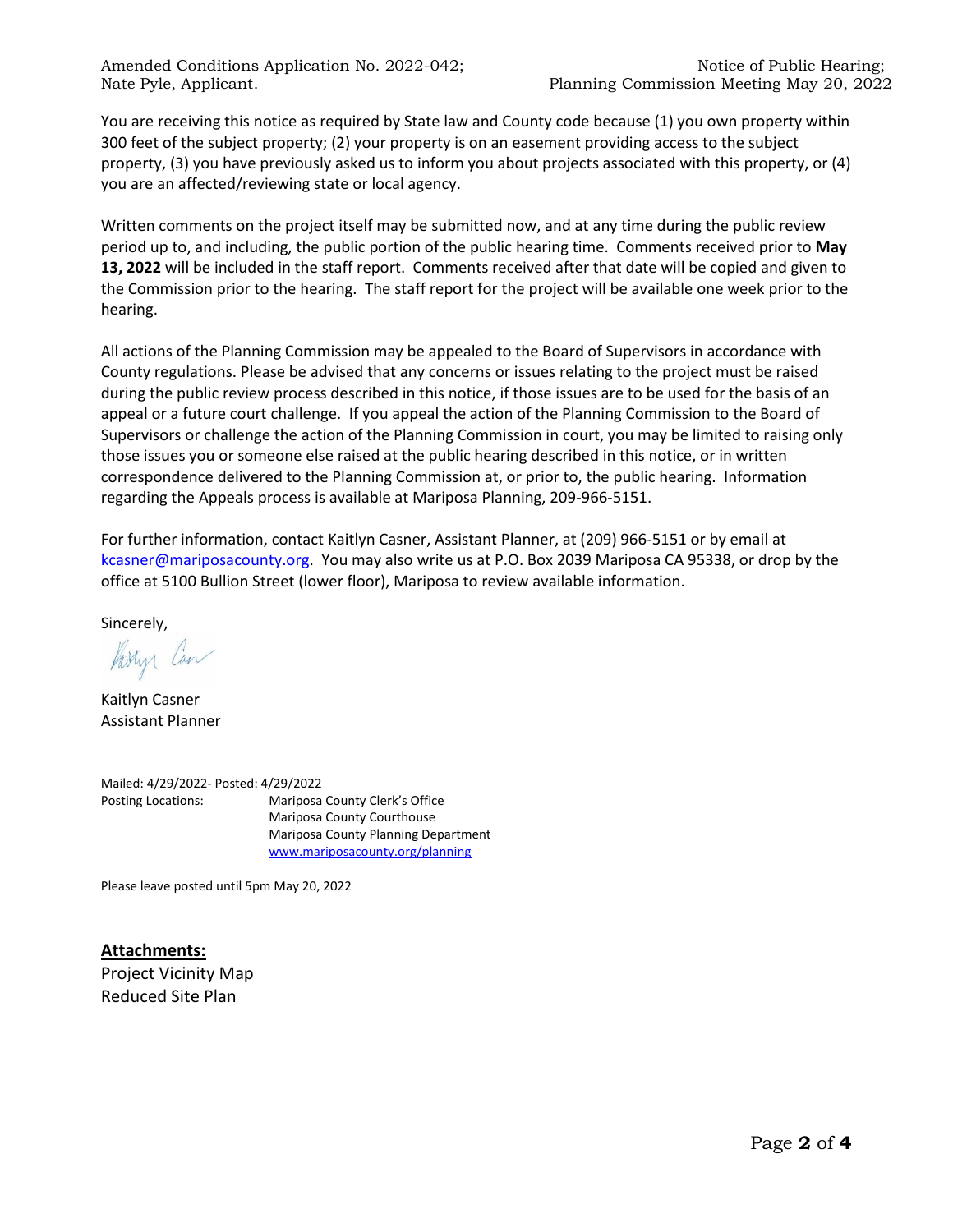## **Mariposa County Planning Department Project Vicinity Map**